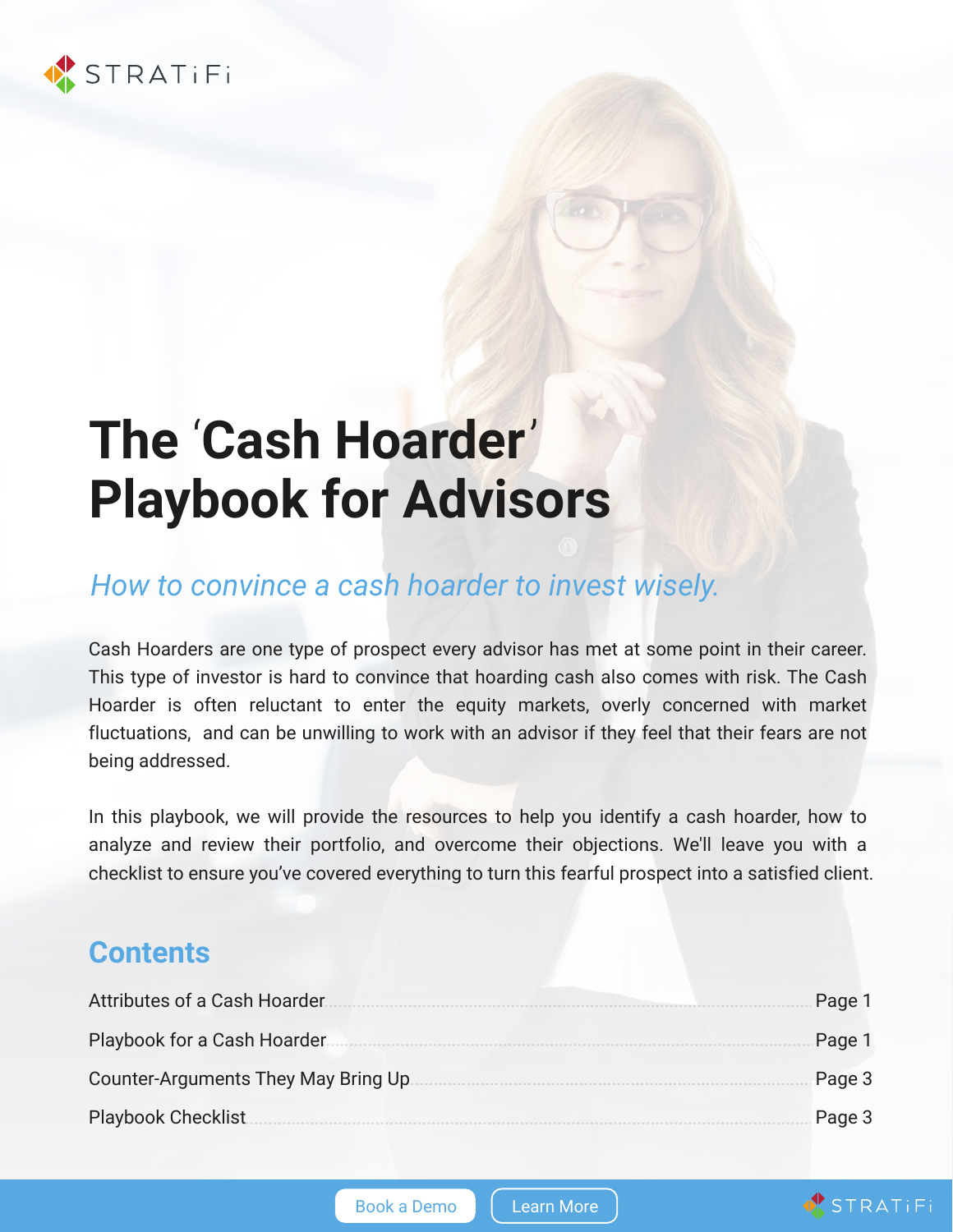*'Doing it themselves' may be their mantra-until you assess their portfolio risk, provide them with the data, and show them why working with you provides them value.*

#### **Attributes of a Cash Hoarder**

They hold a high percentage of cash (over 40%) and they may not actually have an idea of how much cash they are holding.

They may be holding cash as a means to offset/balance out riskier investments.

They may be fearful about investing in the market.

Perhaps they are worried about timing the market. They don't want to jump in and then have the market go against them so they may wait for a time they feel is right.

#### **Playbook for a Cash Hoarder**

- **01 Offer them a free risk analysis/review** of their portfolio (assuming you are working with a prospect).
- **02 Get all their account information** and let them know how much cash they have overall as a percentage (if they are unaware). Ask a question such as, *"Did you know that you are 40% invested in cash?"*

|              | Account @                    | Portfolio Value @ | <b>DOMESTIC</b><br>PRISM @ | Rick<br>Tolerance | Drift  |
|--------------|------------------------------|-------------------|----------------------------|-------------------|--------|
|              | Jane Doe Schwab Brokerage    | \$334,000         | 8.8                        |                   | ×      |
| Jane Doe IRA |                              | 5221,000          | 5.9                        |                   | - 27   |
|              | Jane Doe Roth IRA            | <b>S67,000</b>    | 8.6                        |                   | 25     |
|              | Jane Doe Savings 1           | \$250,000         | 1.0                        |                   | $\sim$ |
|              | Jane Doe 401k                | \$300,000         | 7.7                        |                   | $\sim$ |
|              | Jane Doe Fidelity Individual | \$244,000         | 3.3                        |                   | $\sim$ |
|              | Jane Doe Savings 2           | \$150,000         | 1.0                        |                   | $\sim$ |
|              | <b>Total Accounts: 7</b>     | \$1,566,000       | 5.3                        | $+$               | $\sim$ |

|  | Cash <sup>2</sup>       | 36.97%      |
|--|-------------------------|-------------|
|  | Esimp                   | 3121%       |
|  | US:                     | 23.9%       |
|  | imimational             | <b>BATK</b> |
|  | Environce               | 1285        |
|  | <b>Halessed</b>         | 19,35%      |
|  | <b>Other</b>            | 19.16%      |
|  | Fued Impose             | 626         |
|  | <b>Inch</b>             | 4735        |
|  | international           | 13,6%       |
|  | <b>Emergens</b>         | <b>EXPL</b> |
|  | Attm#ires               | 120%        |
|  | Other                   | 123%        |
|  | <b>Gesi Agents</b>      | 12pm        |
|  | <b><i>lus Edale</i></b> | 1285        |

**03**

**Ask questions to get into the reasoning** behind their big cash position; why are they holding so much cash? You can probably preface it with the usual questions such as:

- *"Are you trying to balance out riskier positions?"*
- *"Are you trying to time the market?"*
- *"Are you afraid of the stock market and just don't understand what you should be doing to protect yourself?"*

[Book a Demo](https://www.stratifi.com/book-a-demo/?utm_source=PDF&utm_medium=Downloadable&utm_campaign=CashHoarderPlaybook&utm_content=Demo) | | [Learn More](https://www.stratifi.com/why-stratifi-page/?utm_source=PDF&utm_medium=Downloadable&utm_campaign=CashHoarderPlaybook&utm_content=LearnMore)

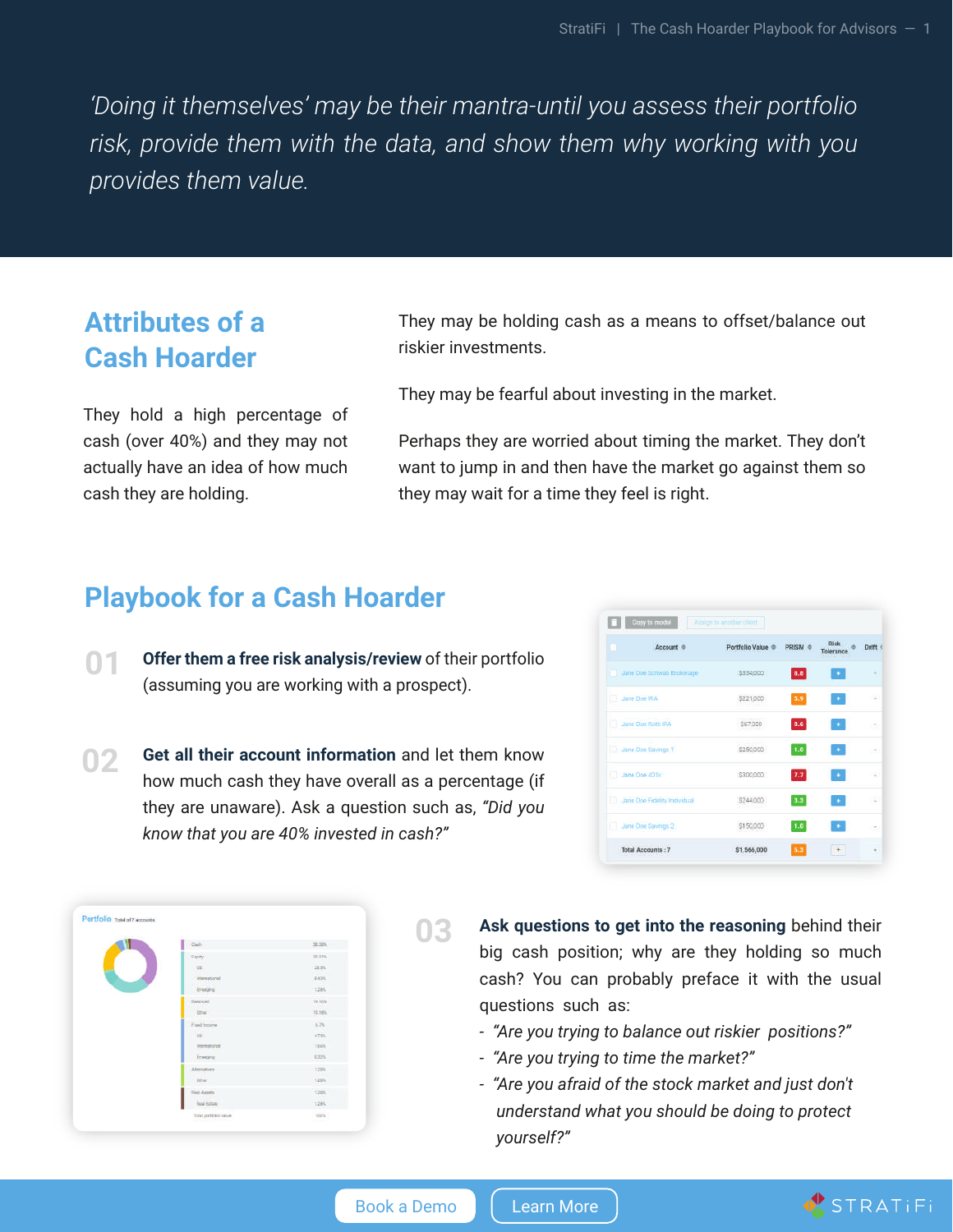- **04 Discuss their rationale** as well as the drawbacks to their approach. If they think they are balancing risky equities with cash (the "barbell approach") you can say, "*You may think you are protected with cash, but there are some drawbacks/deficiencies based on your approach that you should know about*" and explain them. Tell them what you think their target cash holdings should be and why.
- **05 Discuss an alternative approach** that would offer them better performance and protection while still fulfilling their goals. It is very helpful to show the Stratifi risk reports and proposals as this will help to visually engage the clients and improve their understanding of the different types of risk.

For example, they may say they want to see relative performance over the last 5 years (or you could suggest this). When you show them a proposal comparing their portfolio with a more diversified portfolio, they will see that the difference in return is significant while taking about the same amount of risk, or even less risk, in some cases.

|                                                  | Starting value 31,566,000 Since January 1, 2015 |                                                   |                                 |                          |  |
|--------------------------------------------------|-------------------------------------------------|---------------------------------------------------|---------------------------------|--------------------------|--|
| Quiset Portfolio<br>5.3 Moderate Risk<br>10<br>т |                                                 | ı                                                 | <b>RS Active Moderate</b><br>10 | <b>6.2 High Risk</b>     |  |
|                                                  |                                                 | Starting value: \$1,546,000 Since Jenuary 1, 2015 |                                 |                          |  |
|                                                  | Current Portfolio                               | RS Activo Moderato                                |                                 | RS Passive Moderate      |  |
|                                                  |                                                 |                                                   |                                 |                          |  |
| Cash                                             | 38.38%                                          | 36,33%                                            | 2%                              | 2%                       |  |
| Cash                                             | 28.32%                                          | $-38.27%$                                         | 2%                              | 25                       |  |
| Equity                                           | 33.21%                                          | 128.79%                                           | 62%                             | 62%                      |  |
| East fs US                                       | 22.5%                                           | $+17.5%$                                          | 41%                             | 41%                      |  |
| equity international                             | 8.43%                                           | +12.87%                                           | 21%                             | 21%                      |  |
| Equity Emerging                                  | 1.29%                                           | $-1.28%$                                          | ÷                               | $\overline{\phantom{a}}$ |  |
| <b>Balanced</b>                                  | 19.16%                                          | -19.16%                                           | $\sim$                          | $\sim$                   |  |
| Belenced                                         | 10.16%                                          | $-19.16$ %                                        | $\sim$                          | $\overline{\phantom{a}}$ |  |
| Fixed Income                                     | 6.7%                                            | 426.9%                                            | 33%                             | 33%                      |  |
| Phod income US                                   | 4.73%                                           | +21.27%                                           | 26%                             | 26%                      |  |
| Fixed Income International                       | 1.66%                                           | $+5.34%$                                          | 7%                              | 7%                       |  |
| Phedincome Emerging                              | 0.32%                                           | $-0.32\%$                                         | $\sim$                          | $\sim$                   |  |
| Real drossing                                    | 1.39%                                           | $+1.72%$                                          | 2%                              | 2%                       |  |
| Fieal Aspeta Fieal Estate                        | 1,29%                                           | $+1.72%$                                          | 3%                              | 3%                       |  |
| Alternativos                                     | 1.28%                                           | $-1.28%$                                          | $\sim$                          | $\sim$                   |  |
| Alternatives                                     | 1.29%                                           | $-1.285$                                          | $\sim$                          | $\overline{\phantom{a}}$ |  |
|                                                  |                                                 |                                                   |                                 |                          |  |



**06 Zone in on the opportunity cost** of holding cash and not making any adjustments. It may help to run different iterations of the comparison portfolio in the proposal to show the 'cash hoarder' different options and outcomes in order for them to see that a large cash position isn't ideal across different scenarios.

Hopefully, at this point, they will be open to some kind of adjustment to their cash position. When planning out the portfolio, remember to stress that markets will go up and down.

**Cash hoarders tend to panic when the market drops so it is important to set expectations. If they come back saying that the market is falling, reiterate the portfolio's return expectations and their overall financial plan.**

[Book a Demo](https://www.stratifi.com/book-a-demo/?utm_source=PDF&utm_medium=Downloadable&utm_campaign=CashHoarderPlaybook&utm_content=Demo) | | [Learn More](https://www.stratifi.com/why-stratifi-page/?utm_source=PDF&utm_medium=Downloadable&utm_campaign=CashHoarderPlaybook&utm_content=LearnMore)